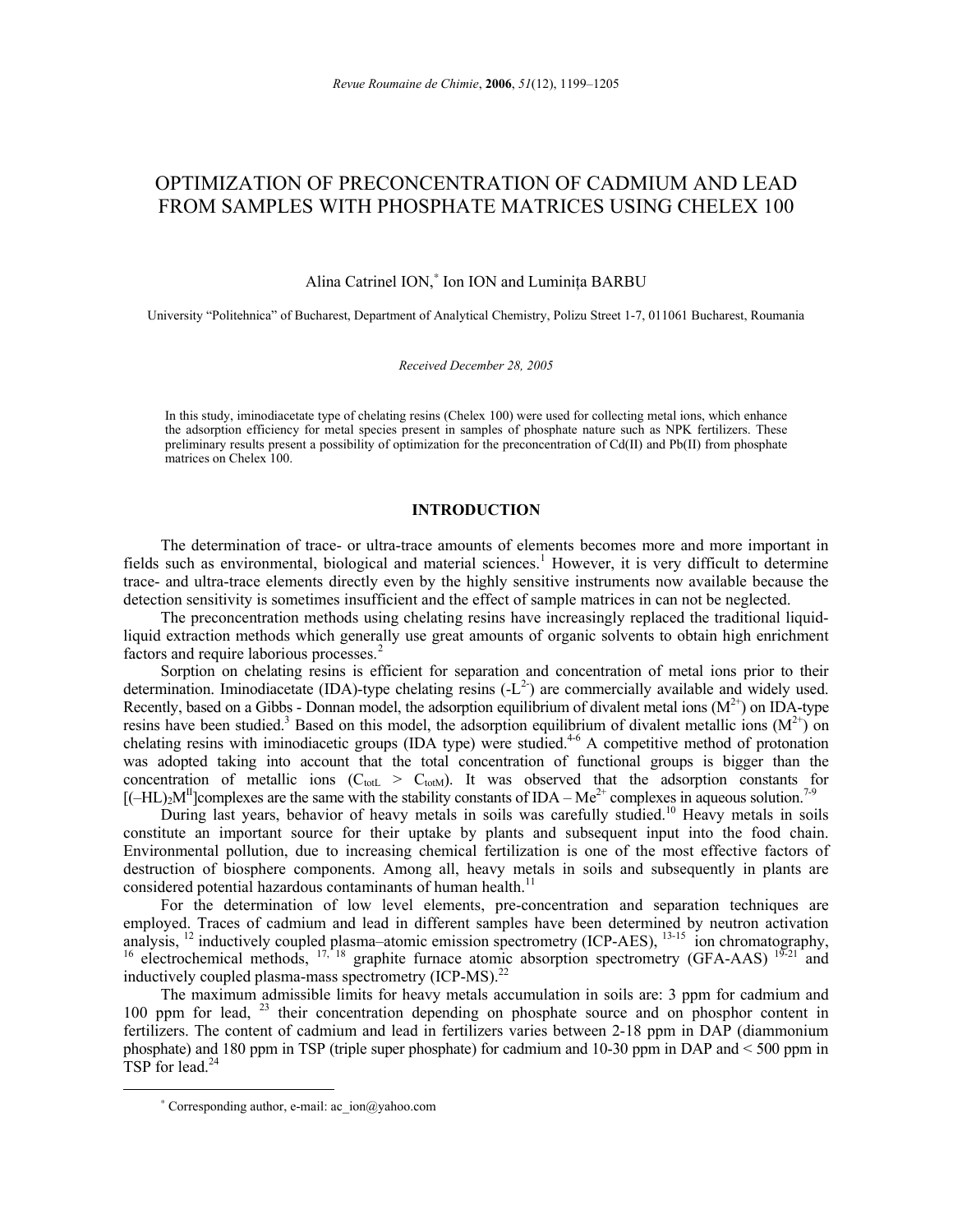Cadmium has no influence over biochemical functions of organisms, but it has a toxic, cumulative effect by inhibiting the enzymatic systems (blocking the thiolic groups).<sup>25</sup> Lead is a non-essential element with toxic effect on the human health. At biochemical level, lead is capable to inhibit enzymes in the hem pathway and disturb the porphyrin metabolism. $^{26}$ 

Our group has worked before in Cd(II) determination<sup>27</sup> from certain types of fertilizers using both potentiometry<sup>28,29</sup> and atomic absorption spectrometry with a different pre concentration technique.

In this study, iminodiacetate type of chelating resins (Chelex 100) were used for collecting metal ions, which enhance the adsorption efficiency for metal species present in samples of phosphate nature such as NPK fertilizers.

These preliminary results present a possibility of optimization of the preconcentration of heavy metals from phosphate matrices on Chelex 100.

## **EXPERIMENTAL**

#### **Apparatus**

The measurements were carried out by atomic absorption spectrometry (AAS) on a Unicam Solaar 99 atomic absorption spectrometer with graphite furnace GF 90+ with furnace auto sampler SS 99. The determination of Cd(II) and Pb(II) were performed using calibration curves based on peak height measurements of calibration standards at 228.8 and 217.0 nm, respectively. A Methrom pH-meter was used for pH measurements equipped with a Methrom pH electrode and a Methrom Ag/AgCl in 3M KCl, as reference electrode.

#### **Reagents**

All chemicals were of analytical reagent grade. Cd(NO<sub>3</sub>)<sub>2</sub>, Pb(NO<sub>3</sub>)<sub>2</sub>, Ca(NO<sub>3</sub>)<sub>2</sub>, KNO<sub>3</sub>, NaNO<sub>3</sub>, Al(NO<sub>3</sub>)<sub>3</sub> Fe(NO<sub>3</sub>)<sub>3</sub> and other inorganic chemicals including HNO<sub>3</sub> and NaOH were purchased from Merck Co.

Chelating resin. Chelex 100 (100-200 mesh) (Bio-Rad Laboratories, Richmond, CA, USA) was selected. It was purified prior to use by successive washings with 5M nitric acid and rinsed with doubly deionized water.

Eluent. A 2M solution of nitric acid was prepared form concentrated nitric acid (65%) of Suprapur grade (Merck, Darmstadt, Germany) by dilution with doubly de-ionized water. No further purification of the eluent was performed.

Standard solutions. Cadmium, lead and calcium working standard solutions were prepared by appropriate dilution of stock standard solution containing  $1.0000 \text{ gL}^{-1}$  Cd(II),  $1.0000 \text{ gL}^{-1}$  Pb(II),  $1.0000 \text{ gL}^{-1}$  Ca(II), respectively.

All laboratory ware was thoroughly cleaned with nitric acid (1:1), rinsed with doubly de-ionized water, further cleaned with hot aqueous 0.05% ammoniumtetramethylenedithiocarbamate (APDC) and rinsed again.

#### **Procedure**

In the exchange experiments, an aliquot of dry resin ( $\sim 0.5000$  g) and 25 mL of aqueous phase were placed in a 125 mL glass - stoppered flask and shaken at 120 rpm for 48 h in a shaker (Heidolph). The shaker bath was controlled at several fixed temperatures (25  $^{\circ}$ C). After equilibrium, the concentration of metals in the aqueous phase were analyzed by AAS. The initial aqueous pH was adjusted by adding a small amount of  $0.1 \text{mol/L HNO}_3$  or  $0.1 \text{mol/L NaOH}$ .

Each experiment was at least duplicated under identical conditions. The reproducibility of the measurements was within 3.5%. The capacity of resins (mmol of active groups per g of dry resin) was found to be 2.0 mmol per g of dry resin Chelex 100 in  $H<sup>+</sup>$  form. It was determined as described elsewhere.<sup>3</sup>

NPK samples were prepared as in previous work .<sup>30</sup> 100 mL of extract were passed through the resin from the cartridge. After preconcentration, Cd(II) and Pb(II) were eluted in 5 mL 1.5M HNO<sub>3</sub> and determined by AAS.<sup>30</sup>

## **RESULTS AND DISCUTION**

The effect of time on the sorption. Fig. 1 illustrates the sorption of Cd(II), Pb(II) and Ca(II) on Chelex 100 as time function.. The contact time between the resin and the metallic ions necessary for an optimal sorption was determined. For a sorption degree of 99%, a contact time of 55-60 minutes for Cd(II) and Pb(II) and 80 minutes for Ca(II) is necessary. The metal uptake versus time curves, suggest the possible monolayer coverage of metal ions on the surface of the sorbent.

The effect of pH. The variable that has the most significant effect on the affinity of a resin for a particular ion is pH. The chelating ion exchanger wither iminodiacetic acid groups have showing complexation properties forming heterocyclic chelates with studied cations. The pH value of the solution is an important factor that controls the sorption of  $Cd(II)$  and  $Pb(II)$ . The ratio of metal ion sorbed to total metal ion is reported vs. pH in range 1-10. A fixed amount of Chelex 100 was introduced in a fixed volume of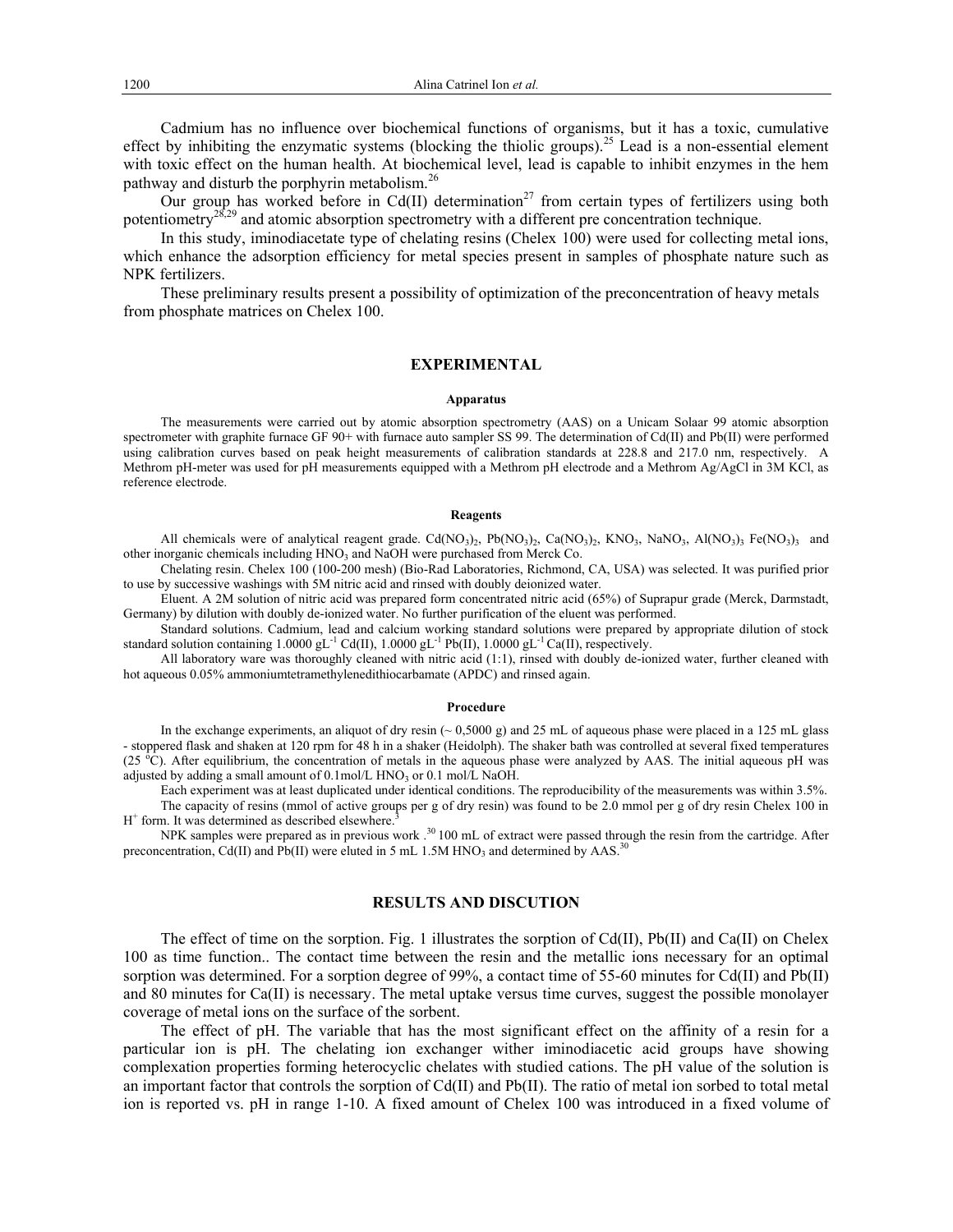aqueous solution containing known amounts of Cd(II) and Pb(II) at fixed ionic compositions. The pH was changed by addition of small amount of concentrated acid or base and it was measured after the equilibrium was established (1 h at 25  $^{\circ}$ C). The concentration of metal ion in the aqueous phase was determined by AAS.



Fig.  $1$  – The sorption Cd(II), Pb(II) and Ca(II) on Chelex 100 (batch procedure)  $Cd(II) - 2.5$  ppb,  $Pb(II) - 5$  ppb,  $Ca(II) - 1$  ppm; Chelex  $100 - 0.6402$  g; volume of solution – 25 mL.

The sorption could take place through complexation, by forming only one complex in the resin phase, or more than one complex and in this case more than one sorption mechanism has to be considered. There were determined from the correlation of the degree of adsorbed metallic ion on the resin vs. pH (Fig. 2). The pH value at which the sorption efficiency is 98-99% for cadmium and lead is 3.5 - 4 and at this pH value only 8 - 10% of calcium present in solution is retained.



Fig. 2 – The effect of pH on metal sorption on Chelex 100  $Cd(II) - 2.5$  ppb,  $Pb(II) - 5$  ppb,  $Ca(II) - 1$  ppm; Chelex  $100 - 0.5892$  g; volume of solution – 25 mL vs. pH.

The pH value is an important factor influencing the adsorption behaviour of metal ions on Chelex 100. Further investigation and the coordination mechanism seem to be necessary for a better understanding of the property.

It could be observed from Fig.3 that  $Cd^{2+}$  and  $Pb^{2+}$  are better adsorbed at a pH value between 2.5-3 and  $Ca^{2+}$  at a pH value 4.5 - 5.

The optimal concentration of nitric acid used in the elution of the cations retained on the resin*.* For establishing this concentration, the percentage of eluted cation vs. concentration of nitric acid was represented. Results are shown in Fig. 4 and Fig. 5, determined by batch and elution methods.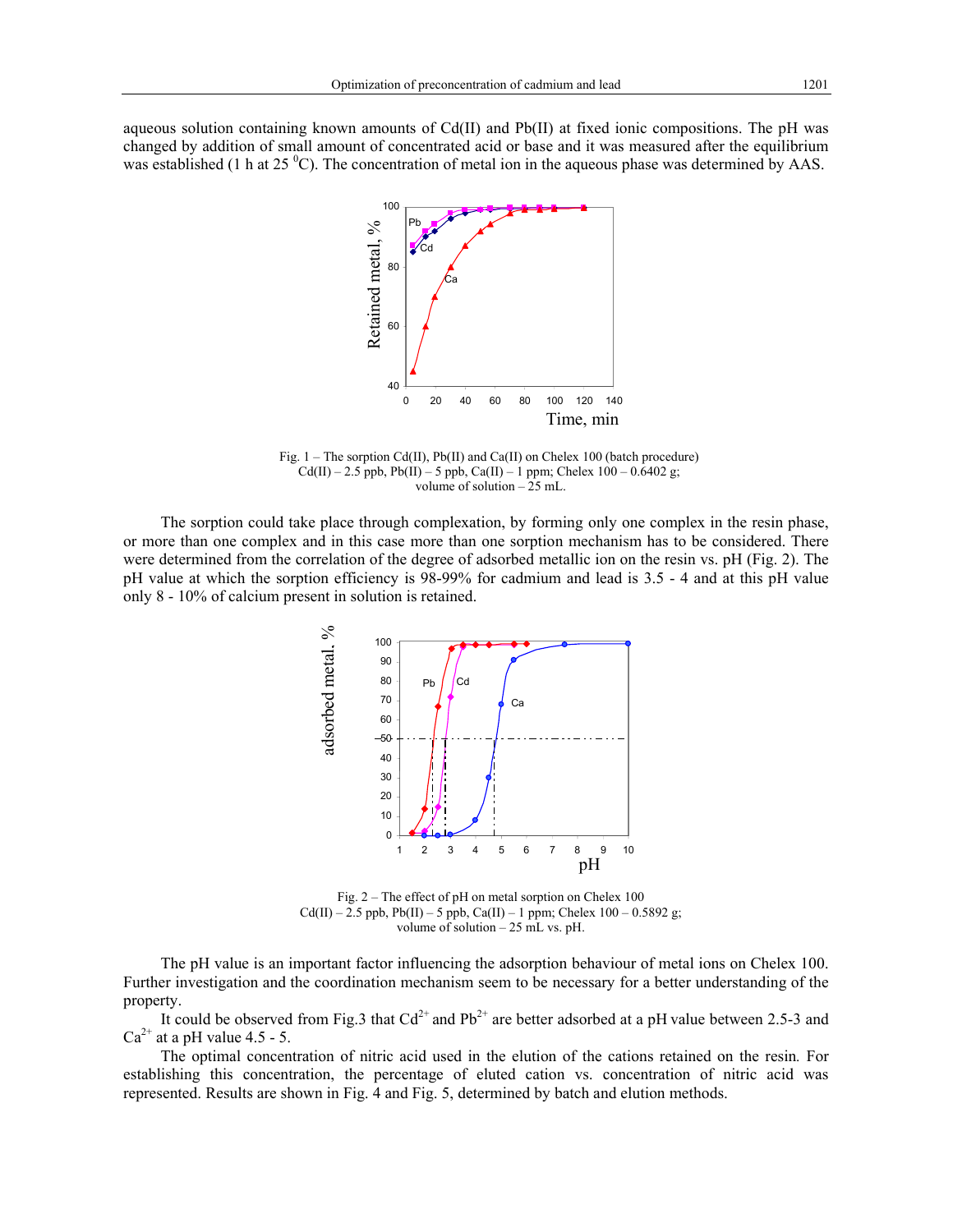

Fig. 3 – The efficiency of sorption on Chelex 100 vs. pH: Cd(II) – 2.5 ppb, Pb(II) – 5 ppb,  $Ca(II) - 1$  ppm; Chelex  $100 - 0.5892$  g; volume of solution  $-25$  mL.



Fig. 4 – Influence of the concentration of nitric acid over the desorption Cd(II)– 2.5 ppb, Pb (II)– 5 ppb, Ca(II) – 1 ppm; Chelex 100 – 0.5892 g; volume of solution – 25 mL, batch method.



HNO3 volume, mL

Fig. 5 – The influence of the volume of nitric acid over the elution of cationic species  $Cd(II) - 2.5$  ppb Pb(II) – 5 ppb;  $HNO<sub>3</sub> - 1.5$  M; Chelex 100 – 0.6261 g.

In order to release heavy metals pre concentrated on the sorbents, 1.5M HNO<sub>3</sub> was used. The minimum volume sufficient for a complete recovery of both Cd(II) and Pb(II) was 20 mL (Fig. 5). After the elution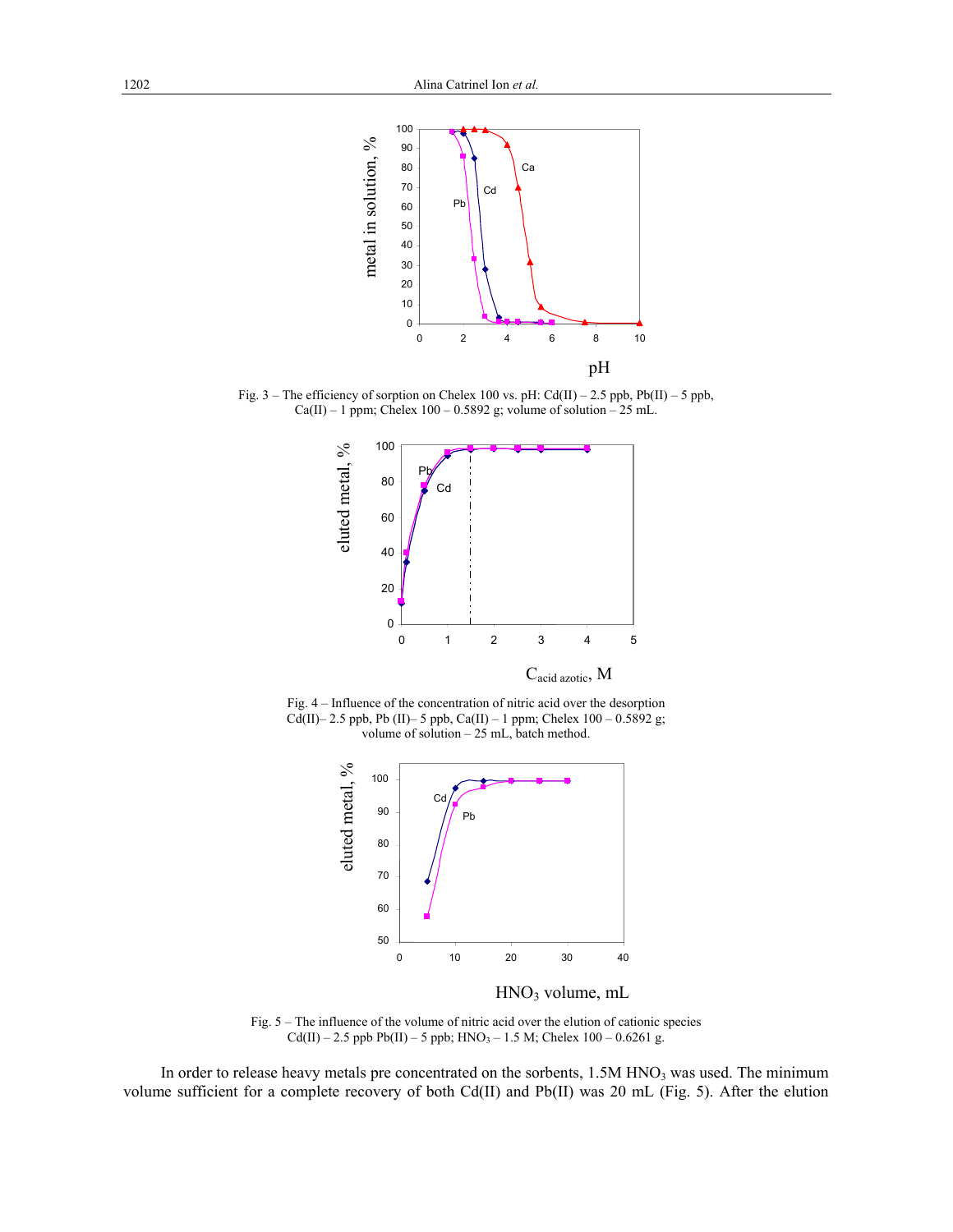step, the resin needs to be prepared for the next sample enrichment, by passing 10 bed volumes of 0.1 M HCl. Then the resin is washed with bi distilled waters to neutrality.

The separation of Cd(II) and Pb(II) adsorbed on Chelex 100 was examined through cartridge procedure, too, using 8 mL Altech tubes for solid phase extraction in which different amounts of resin were introduced and an Air Cadet – Altech vacuum pump for adjusting the flowing rates.

The effect of flow rate in cartridge preconcentration*.* Different flow rates were controlled by Air Cadet Pump in order to separate  $Cd^{2+}$  and  $Pb^{2+}$  from synthetic solution.

 $Cd^{2+}$  and Pb<sup>2+</sup> concentrations in synthetic solutions <sup>27</sup> are the same with these in fertilizers. The results revealed that the flow rate variation in the range of  $1 - 3$  mL /min had no significant effect on the recovery of Cd(II) and Pb(II). It could be observed from Fig. 6 that the yields decreased under 90% for flow rates bigger than  $3 \text{ mL.min}^{-1}$ .



Fig.  $6$  – The influence of the flow rate over the sorption of Cd (II) – 2.5 ppb and Pb (II) – 5 ppb;  $HNO<sub>3</sub> - 1.5 M$  on Chelex 100 – 0.4632 g.

The effect of the eluent volume over the recovery of the metals in cartridge preconcentration. For establishing the optimum volume for a complete elution from the resin, there were used different volumes of 1.5M HNO<sub>3</sub> between 0.5 mL and 5 mL, resulting a 2 mL volume of 1.5M HNO<sub>3</sub> for a complete recovery using the cartridge procedure. In comparison with the batch procedure, this volume is smaller (2.5 mL in comparison with 20 mL), this fact allowing better preconcentration factors (Fig. 7).



Fig. 7 – Influence of the volume of nitric acid over the elution of the cationic species from the resin.

Optimisation of the amount of resin in preconcentration step. Taking into account that in phosphate matrices there are several cations which can be retained on Chelex 100, for investigating the recovery yields for Cd(II) and Pb(II), synthetic solutions with similar matrices (three types of NPK fertilizers) were used for both procedures (batch and cartridge). For establishing the minimum amount of resin necessary in the pretreatment of the samples, there were introduced different amounts of Chelex 100 in the cartridges  $(0.1 - 2.5 g)$ , the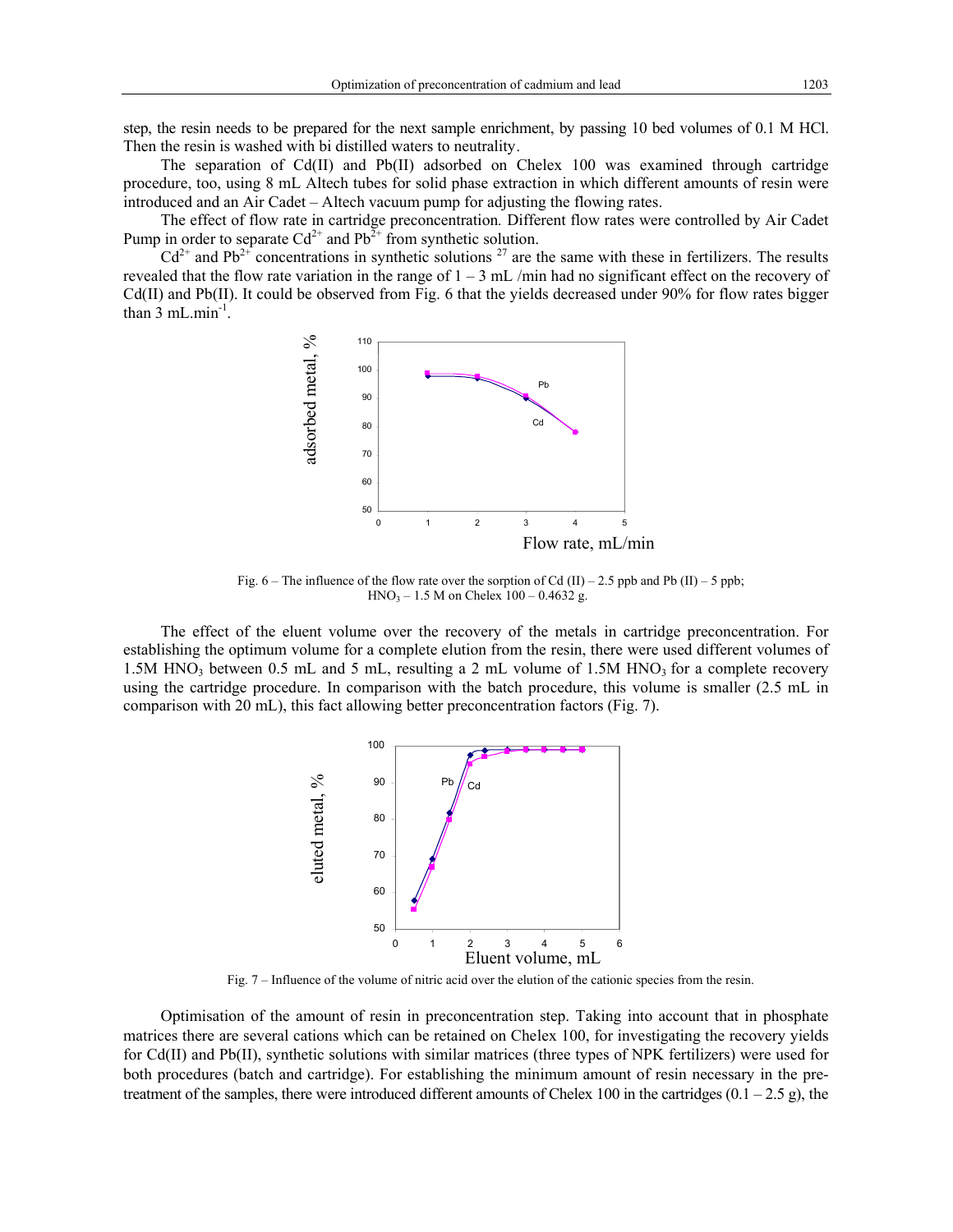same volume of synthetic solution, using a similar procedure for all of them (flow rate - 1 mL.min<sup>-1</sup>, elution volume  $-5$  mL 1.5M HNO<sub>3</sub>). The recovery yields increased by increasing the amount of resin: 25% for 0.1 g, 80% for 0.5 g and 98-100% for amounts bigger than 1.5 g. In the cartridges 2g of Chelex 100 were introduced (Fig. 8).



Fig. 8 – Optimization of the amount of resin used in the cartridge procedure.

For establishing the minimum amount of resin necessary for the pretreatment of the samples in the batch procedure, different amounts of Chelex 100 (0.1  $g - 1$  g) were used and the same volum of synthetic solution; all the samples were treated using the same procedure (contact time  $-60$  min, elution volume  $-20$  mL 1.5M HNO<sub>3</sub>). The recovery yields increased by increasing the amount of resin: 55% for 0.1 g, 70% for 0.2 g and 98-100% for amounts biger than 0.4 g. In the batch procedure, 0.5 g of Chelex 100 were used (Fig. 9).



Fig. 9 – Optimization of the amount of resin used in the batch procedure:  $Cd(II) - 2.5$  ppb,  $Pb(II) - 5$  ppb.

In comparison with the cartridge procedure, which is faster and offers better concentration factors, in the batch procedure the necessary amount of resin are much more reduced, because of the bigger contact times.

Effect of interfering ions on the recovery of metal ions*.* In order to evaluate the possibility of selective recovery of Cd(II) and Pb(II) ions in the presence of some interferences, the determinations were done in a 1000- fold excesses of calcium, magnesium, sodium, potassium and a 500-fold excesses of aluminium and iron. The results showed little interference with the recovery of the tested metal ions. Cadmium and lead are quantitatively adsorbed on Chelex 100 in the pH range 4–7 and a excesses of mentioned cations do not affect the separation.

Application. The method was applied in the determination of cadmium and lead in some NPK fertilizers. Cadmium and lead were determined by AAS after preconcentration and the results obtained are presented in Table 1.